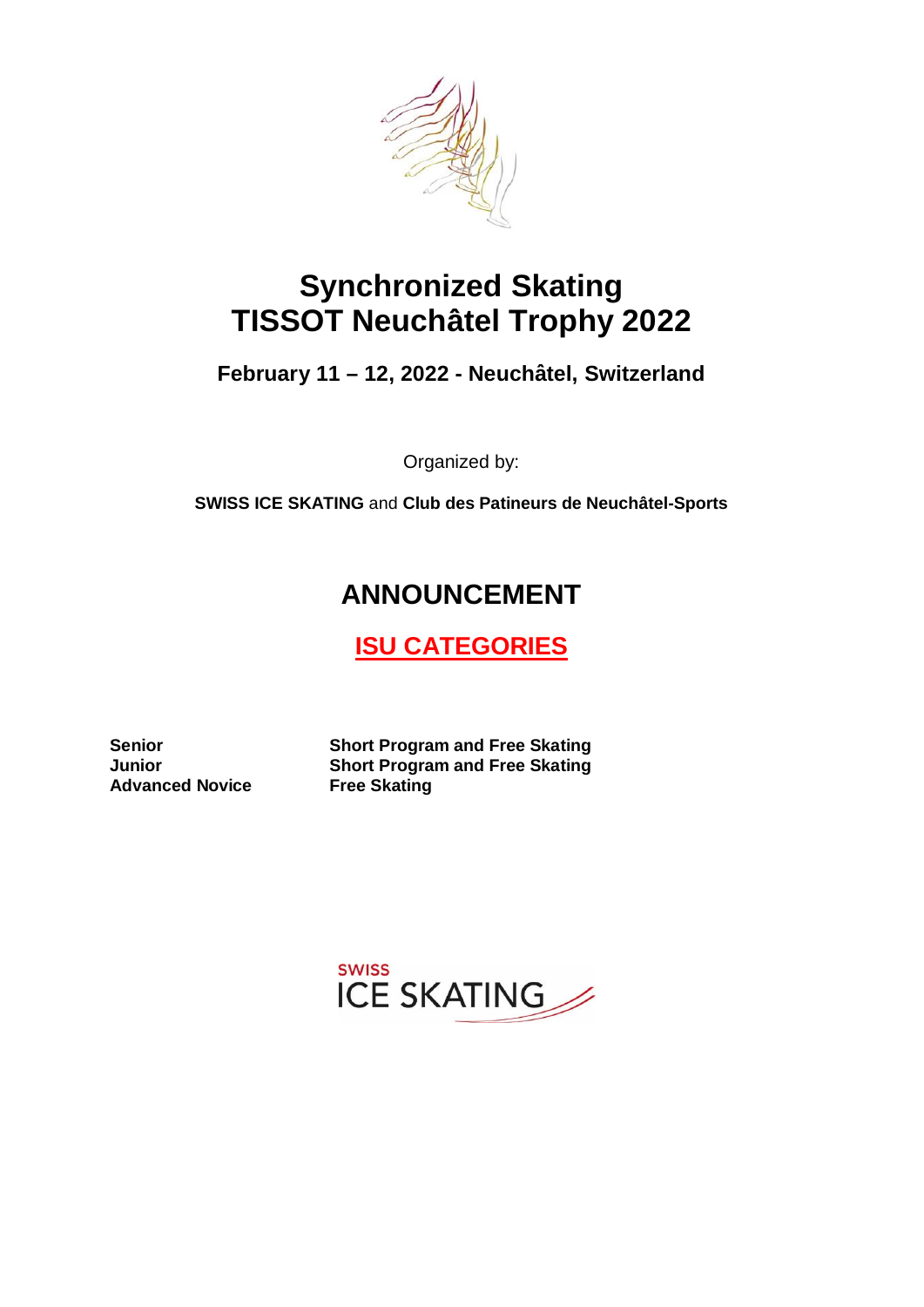

Swiss Ice Skating and the Neuchâtel Figure Skating Club have the pleasure to invite the ISU members to participate in the

## **TISSOT NEUCHÂTEL TROPHY 2022**

**Date: February 11 – 12, 2022**

## **Place: PATINOIRES DU LITTORAL** 4, Quai Robert Comtesse, CH-2000 Neuchâtel, (1 hour 20 minutes from Geneva and 1 hour 50 minutes from Zurich)

Ice surface: Main Rink 30 x 60 m (heated, 4'000 spectators) Practice Rink 30 x 60 m (not heated) in the same complex

## **COVID-19**

Due to the still ongoing pandemic, the organizer cannot assume any liability for possible inconveniences in connection with COVID-19. The situation at the time of the event must be taken into account. All participants and spectators are obliged to fully comply with the then current governmental restrictions and the protection concept issued by the organizer for the event.

All information regarding COVID-19 will be published on the Neuchâtel Trophy website http://neuchatel-trophy.ch or in special communications to the registered participants.

## **GENERAL RULES / TECHNICAL DATA**

The TISSOT Neuchâtel-Trophy 2022 will be held in accordance with the current ISU General Regulations 2021, the ISU Special Regulations & Technical Rules Synchronized Skating 2021 as well as the applicable ISU Communications. The ages must be within the limits specified in Rule 108, paragraph 4. All skaters must qualify with regard to eligibility according to Rule 102 and participation and citizenship requirements according to Rule 109. (This for all categories).

## **CATEGORIES**

## **Senior ISU:**

At least 15 years before July 1, 2021. 16 skaters with a maximum of 4 alternates.

- Short Program 2 minutes and 50 seconds but may be less, Factor 0.8
- Free Skating 4 minutes (+/- 10 sec), Factor 1.6

Well Balanced Program Content according to Communication 2236 Senior Short Program and Senior Free Skating.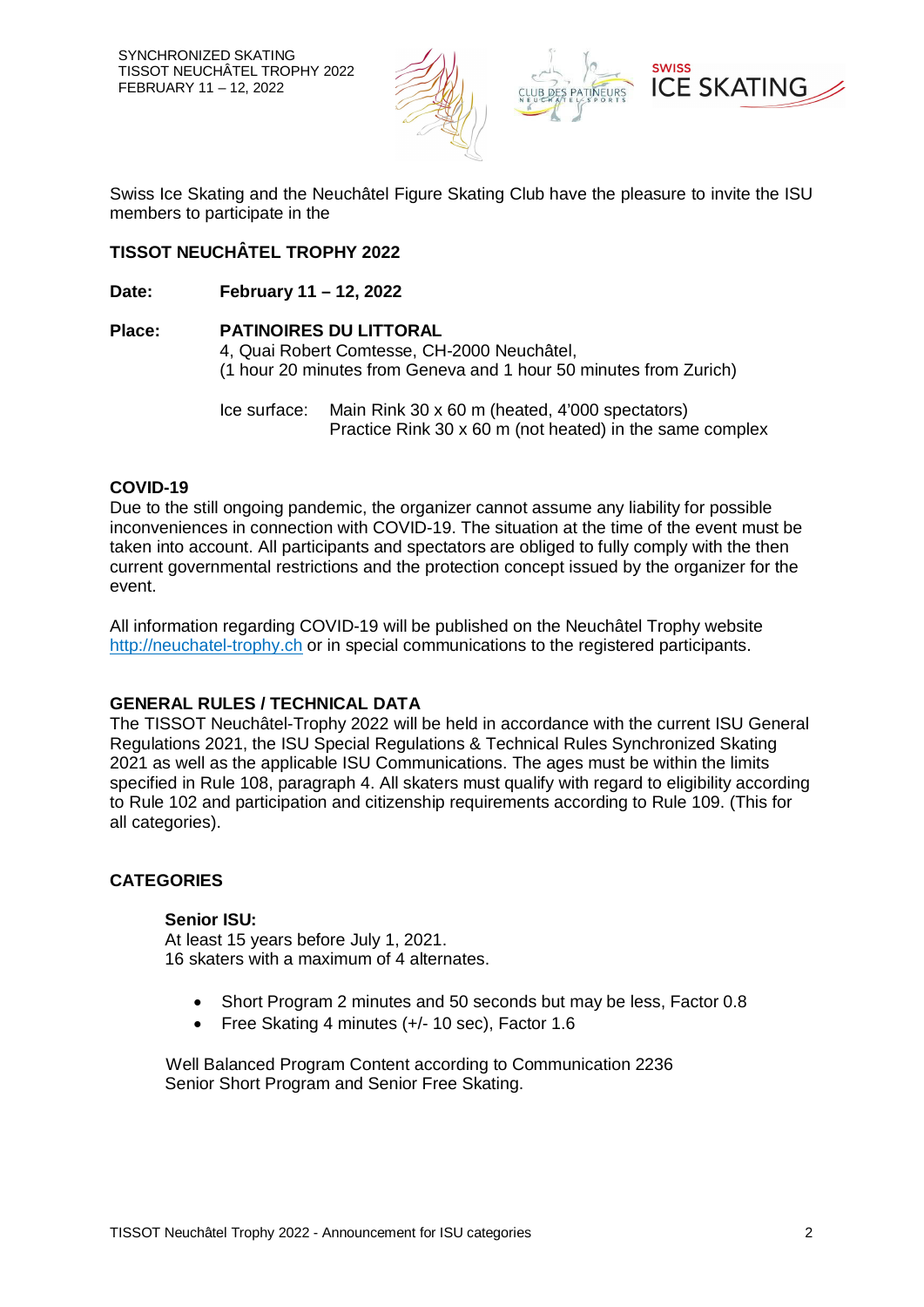

## **Junior ISU:**

At least 13 years and have not reached the age of 19(\*) before July 1, 2021. 16 skaters with a maximum of 4 alternates.

- Short Program 2 minutes and 50 seconds but may be less, Factor 0.8
- Free Skating 3 minutes 30 seconds (+/- 10 sec), Factor 1.6

Well Balanced Program Content according to Communication 2236 Junior Short Program and Junior Free Skating.

## **Advanced Novice**:

At least 10 years and have not reached the age of 15(\*) before July 1, 2021. 16 skaters with a maximum of 4 alternates.

Free Skating 3 minutes (+/- 10 sec), Factor 1.6

Well Balanced Program Content according to Communication 2238 Advanced Novices.

 $(*)$  = A one year extension of the upper age limit may be permitted for some Novice and Junior teams as set out in ISU Communication 2316. Teams who are granted such an extension need to show the certificate confirming the exception issued by the ISU.

## **ENTRIES & FEES**

Please be so kind to notify us **your intention to participate** at the competition not later than **November 1, 2021**, so we can begin planning for your attendance (Preliminary Entry Form). The organizer reserves the right to limit the number of entries per ISU Member. All entries must be sent to the Organizing Committee of the TISSOT Neuchâtel Trophy 2022.

## **ORGANIZING COMMITTEE**

CLUB DES PATINEURS DE NEUCHÂTEL-SPORTS 4, Quai Robert Comtesse, CH-2000 NEUCHÂTEL E-Mail: presidente@neuchatel-trophy.ch Website: www.neuchatel-trophy.ch

All Entries have to be sent by email to the Organizing Committee of the Tissot Neuchâtel Trophy 2022: direction@neuchatel-trophy.ch. Please use the preliminary entry form for the preliminary entry and send it.

Date of preliminary entry: **November 1, 2021** Final date of entry: **December 20, 2021**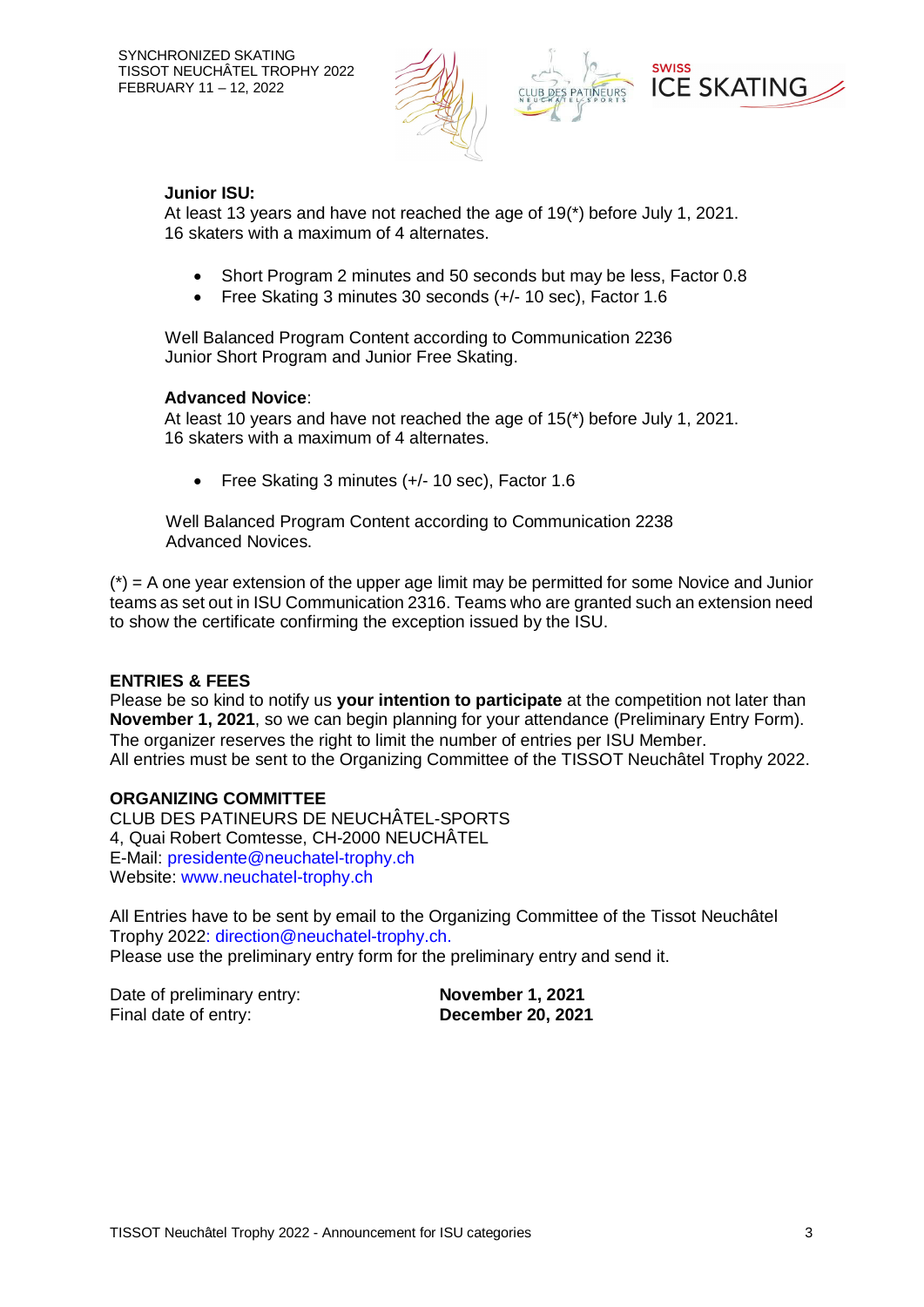

| Category               | <b>Entry fee</b> |
|------------------------|------------------|
| Junior & Senior        | <b>CHF 500</b>   |
| <b>Advanced Novice</b> | <b>CHF 400</b>   |

The entry fee must be paid by bank transfer in CHF no later than **January 7, 2022** to

| Beneficiary      | CLUB DES PATINEURS DE NEUCHÂTEL-SPORTS                          |  |
|------------------|-----------------------------------------------------------------|--|
|                  | c/o M. Denis Keller, CH-2017 Boudry                             |  |
| Bank             | Banque cantonale Neuchâteloise, Place Pury 4, CH-2001 Neuchâtel |  |
| Account No       | CH81 0076 6000 1032 8771 5                                      |  |
| <b>BIC/SWIFT</b> | BCNNCH22XXXX                                                    |  |

#### **Commission and/or fees for bank transactions must be paid directly to the bank in addition to the entry fee at the time of the bank transfer.**

#### **OFFICIALS**

Each participating ISU Member sending at least one (1) Team participating in the competition may nominate **one (1) judge** listed on the ISU list for Referees and Judges for Synchronized Skating 2021/2022 (ISU Communication 2420).

The **Referees**, **Technical Controllers**, **Technical Specialists** and **Data/Replay Operators** will be invited by the Organizing Committee.

The Organizing Committee will cover travel expenses at APEX (advance purchase excursion) airfare economy rates for all invited Referees, Technical Controllers, Technical Specialists and Data/Replay Operators. **Travel expenses of the Judges are borne by their respective ISU Member or by themselves**.

Furthermore, the Organizing Committee will provide ground transportation in Neuchâtel, as well as accommodation and meals, from Thursday, February 10, 2022, dinner to Sunday, February 13, 2022, breakfast. All other expenses will be the responsibility of each individual Official. Should any Official arrive at the hotel before or stay after the period described above, their room costs and expenses will be their responsibility and must be paid upon arrival. The Organizing Committee does not cover travel, accommodation and meal expenses for wives, husbands, relatives, etc.

The Official Hotel for Referees, Technical Controllers, Technical Specialists, Judges, Data/Replay Operators and VIPs is:

## **HOTEL BEAULAC**

Esplanade Léopold-Robert 2, CP 258, CH-2000 Neuchâtel Phone ++41 32 723 11 11 Email: hotel@beaulac.ch Website: www.beaulac.ch

All the Referees, Judges and Members of the Official Team Delegation taking part in the TISSOT Neuchâtel Trophy 2022 are requested to submit the details of their trip to the Organizing Committee as soon as possible, but no later than the final date of entry.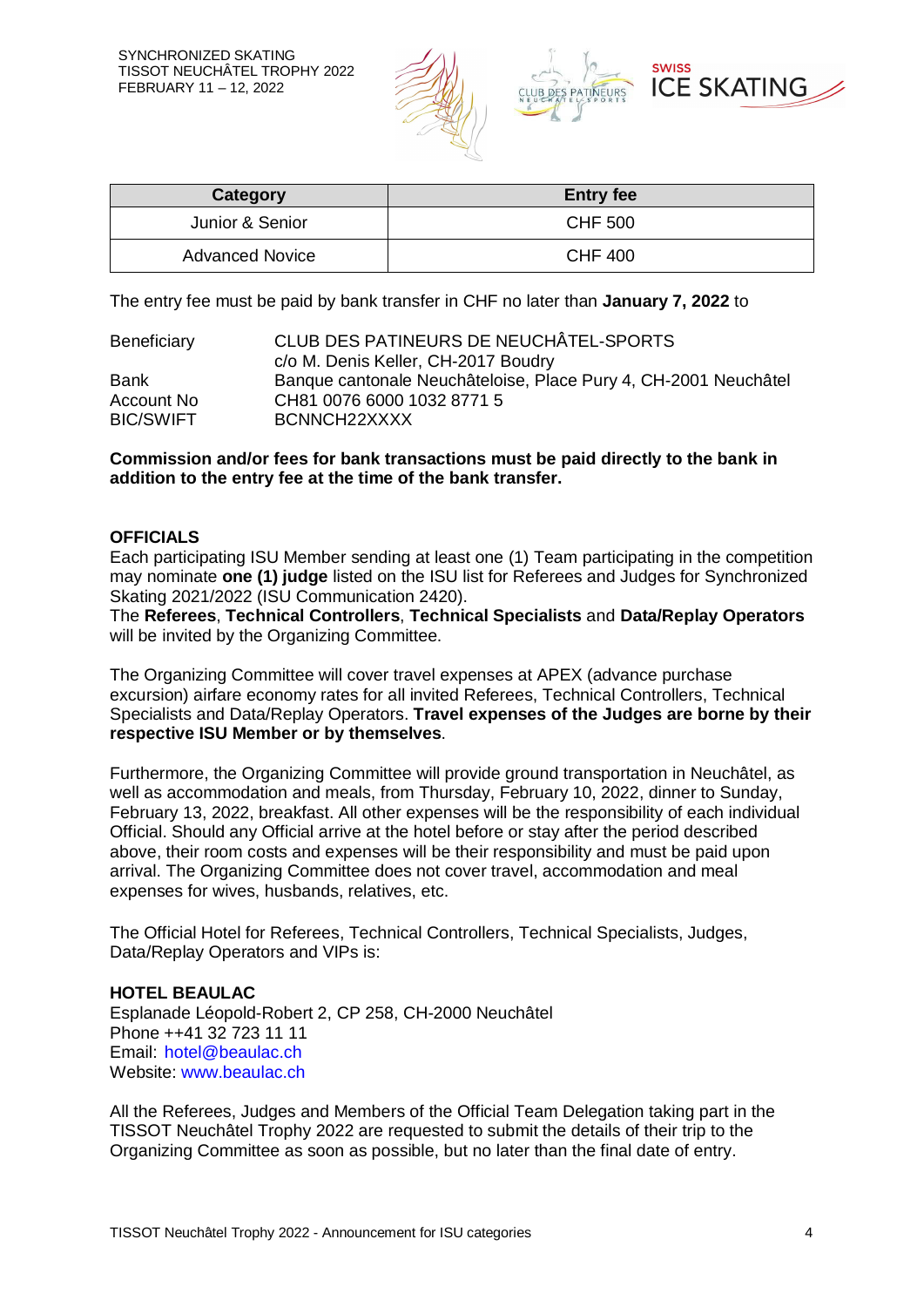SYNCHRONIZED SKATING TISSOT NEUCHÂTEL TROPHY 2022 FEBRUARY 11 – 12, 2022



### **ACCOMMODATION FOR TEAMS**

Accommodation for participating Teams is at their own expense.

A list of hotels that support the TISSOT Neuchâtel Trophy 2022 will be published on the website: www.neuchatel-trophy.ch.

You can also find other hotels on https://www.j3l.ch/en/Z11061/accomodation-neuchatelregion.

The Organizing Committee can be contacted at accommodation@neuchatel-trophy.ch.

When booking your hotels, please mention that you are participating to the TISSOT Neuchâtel Trophy 2022. Some hotels pre-book rooms for the participants of the competition and therefore say they are "fully booked" if they do not know who the booking is for. The assumption of any cancellation costs is the responsibility of each team.

## **TRANSPORTATION**

It is the responsibility of all participating teams to **organize and cover the costs of their journey to and back from Neuchatel,** which should include the transfer to and from the airport, or any transportation to Neuchâtel and back as well as within Neuchâtel from the Hotel to the skating rink and back.

For all the teams staying in the Canton of Neuchâtel, public transport will be free for the duration of the stay. If requested, the Organizing Committee will assist with further information regarding transfer within Neuchâtel. Please contact accommodation@neuchateltrophy.ch.

#### **ACCREDITATION / REGISTRATION SERVICE**

A reception service for accreditation will be provided in the Main Arena for participating teams and event officials. Details regarding the accreditation time will be communicated at a later date.

All registered skaters must enclose a **copy of their passport** (in alphabetical order) when they sign in, as passports copies must be collected for the referee of the competition.

#### **PLANNED PROGRAM CONTENT SHEET**

The Planned Program Content Sheet must be forwarded to the Organizing Committee by the final date of entry at the latest. It must be signed by a coach or Team Representative. However, the programs' content may be changed at the time of registration. Changed Program Content Sheets must be handed over to the Registration desk. **It is not permitted to hand over the Program Content Sheets directly to acting Officials.**

#### **EXTRA PRACTICE ICE**

Additional practice sessions will be available on Thursday, February 10, 2022, at the rate of CHF 120.00 per 30 minutes and will be granted in the order of arrival of the bookings. Block bookings may be subject to modification to allow all competitors the opportunity of having extra practice ice. No extra practice ice will be permitted after the Official Draw.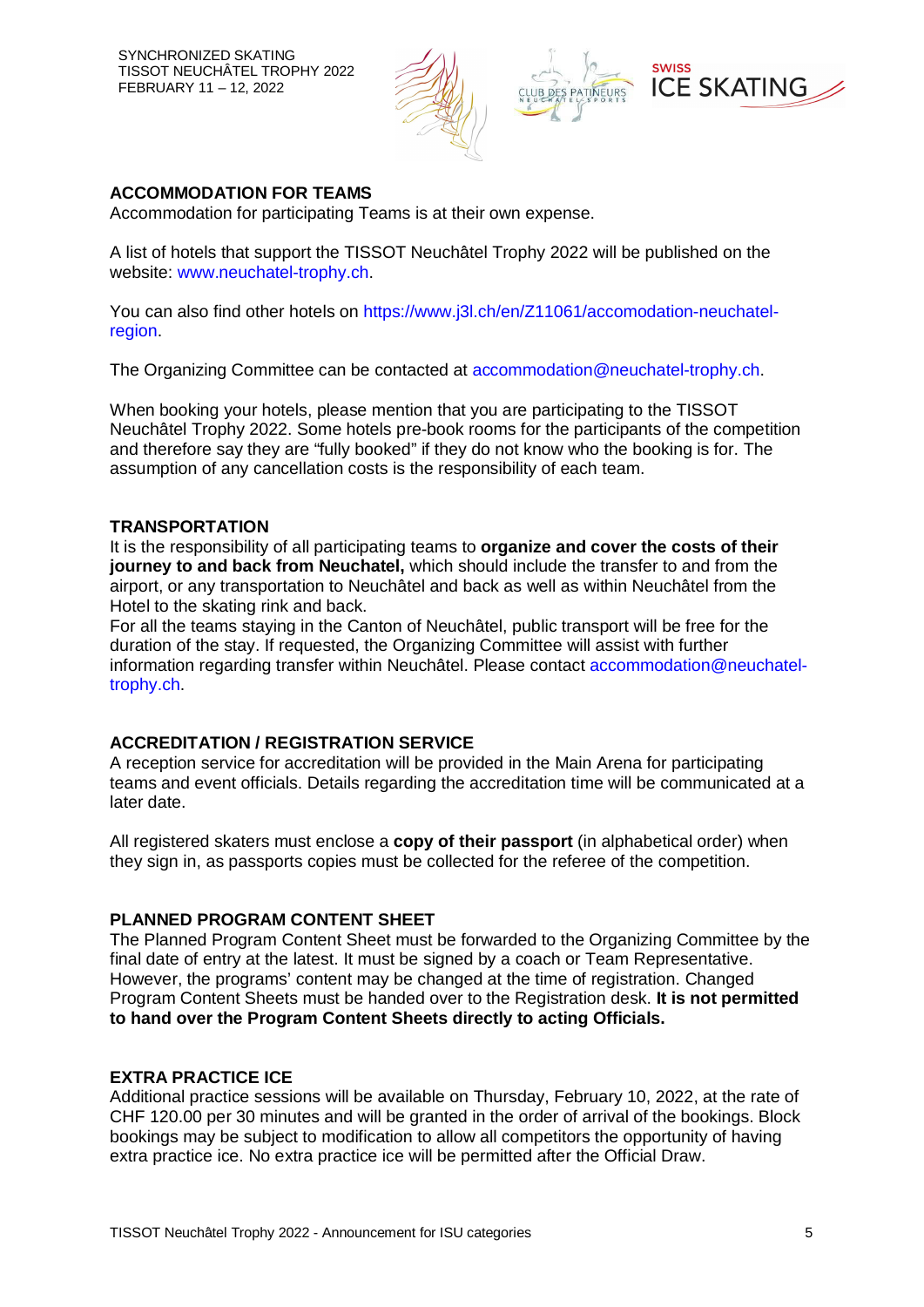

#### **MUSIC**

All Teams shall provide competition music of excellent quality in MP3 format. We would be grateful to receive your music in advance (no later than January 7, 2022) by email at music@neuchatel-trophy.ch.

The email message should contain one music file or file link. Please mention «category name, team name, competition program and exact running time of the music» in the subject of the email.

Alternatively, you can also give your music file on a USB stick or on CD at the accreditation upon arrival.

According to the ISU Special Regulations and Technical Rules Synchronized Skating 2021, Rule 823, paragraph 2, the music covers/CDs must show the exact running time of the music (not skating time), which shall be certified by the Team and by the coach, when submitted at the time of registration. Teams must provide a back-up drive for their program.

#### **OFFICIAL PRACTICE**

The Official Practice will be held in the Main Arena.

| <b>Short Program</b> |            | <b>Free Skating</b>     |            |
|----------------------|------------|-------------------------|------------|
| Senior ISU           | 10 minutes | Senior ISU              | 12 minutes |
| Junior ISU           | 10 minutes | Junior ISU              | 11 minutes |
|                      |            | <b>Advanced Novices</b> | 10 minutes |

The music will start:

- In the practice of 10 minutes: after 1:30 minute and after 6:00 minutes
- In the practice of 11 minutes: after 1:30 minute and after 6:30 minutes
- In the practice of 12 minutes: after 1:30 minute and after 7:00 minutes

#### **OFF-ICE WARM-UP**

Off-ice warm-up areas are located at the Stadium, close to the Skating Rink (3 minutes' walk).

## **DRAWS – STARTING ORDER**

The Official Draws will take place on Thursday, February 10, 2022.

The draw for the Free Skating for the categories Junior ISU and Senior ISU will be done after the Short Program Senior ISU at the ice rink on Friday, February 11, 2022.

## **OPENING CEREMONY**

The details regarding the opening ceremony will be communicated at a later time.

## **CLOSING CEREMONY**

The details regarding the closing ceremony will be communicated at a later time.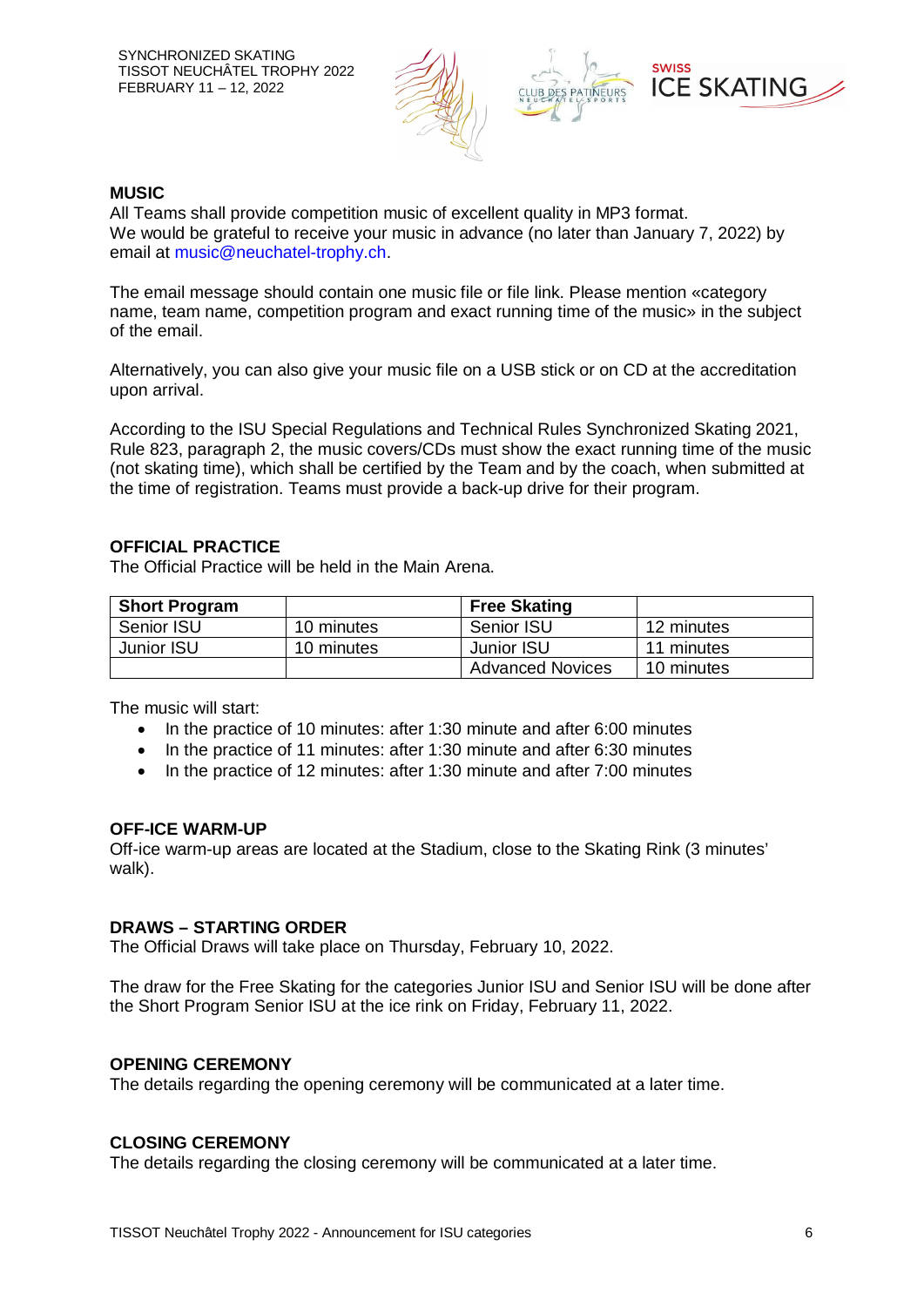SYNCHRONIZED SKATING TISSOT NEUCHÂTEL TROPHY 2022 FEBRUARY 11 – 12, 2022



#### **MEDICAL SERVICE / LIABILITY**

In accordance with Rule 119, it is the sole obligation of each ISU Member participating in the competition, as defined in Rule 107, to provide medical and accident insurance for his Athletes, Officials, and all other Members of the ISU Member's team(s). Such insurance must provide full medical coverage as well as the return journey of the ill or injured person to the home country by air transport or by other expeditious means. Swiss Ice Skating and the Organizing Committee assume no responsibility for or liability with respect to bodily or personal injury or property damage incurred in connection with the event by Competitors and Officials. The Organizer will not provide participant insurance coverage for the event. The Organizer will provide emergency medical services for all Competitors during the competition and official practice sessions at the Official Ice rink. The local hospital is within 5 minutes distance from the Ice Rink.

#### **PUBLICITY WAIVER**

Members, officials, teams, and competitors hereby acknowledge and consent to the fact that team photos, team information and results will be published, as well as that the Tissot Neuchâtel Trophy 2022, in Neuchâtel, Switzerland, may be televised or live streamed either in whole or in part, for showing on a worldwide basis. According to the ISU Constitution and General Regulations 2021, both members and competitors (in this particular case, teams) hereby certify and warrant that the music and choreography presented and used by the competitors have been fully cleared and authorized for public use and consent to the use of his or her name, biography and likeness on or in connection with any television or radio program broadcast and re-broadcast throughout the world, motion picture, print media or the advertising and publicizing of such program, without further clearance or payments of any kind on the site of the International Skating Union, the organizing member Swiss Ice Skating, the Organizing Committee and the relevant television network or broadcasters being required.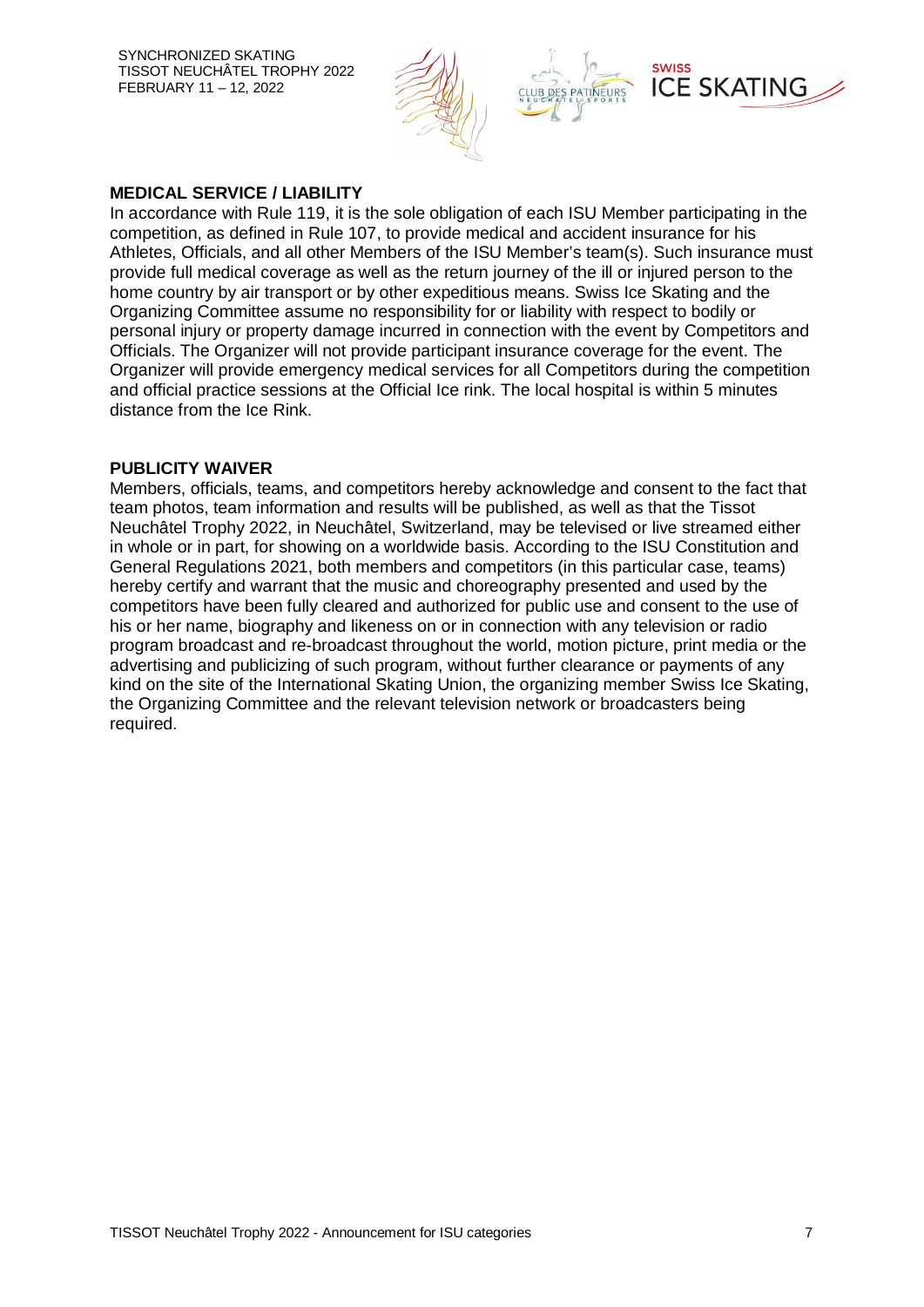SYNCHRONIZED SKATING TISSOT NEUCHÂTEL TROPHY 2022 FEBRUARY 11 – 12, 2022



## **LIST OF FORMS**

Please send all forms by e-mail to direction@neuchatel-trophy.ch

| Form N° | <b>Title</b>                                              | <b>Deadline</b>        |
|---------|-----------------------------------------------------------|------------------------|
| Form 01 | <b>Preliminary Entry</b>                                  | November 1, 2021       |
| Form 02 | <b>Team Contact</b>                                       | December 20, 2021      |
| Form 03 | Team Entry (with picture)                                 | December 20, 2021      |
| Form 04 | Officials Entry                                           | December 20, 2021      |
| Form 05 | <b>Team Travel Information</b>                            | December 20, 2021      |
| Form 06 | <b>Competition Music Information</b>                      | December 20, 2021      |
| Form 07 | <b>Team Hotel Information</b>                             | December 20, 2021      |
| Form 08 | <b>Planned Program Content Sheet</b>                      | December 20, 2021      |
| Form 09 | <b>Extra Practice Ice Request</b>                         | December 20, 2021      |
| Form 10 | Meals / Picnic Order and related payment                  | <b>January 7, 2022</b> |
| Form 11 | Fees                                                      | January 7, 2022        |
|         | Sending music as MP3-file to<br>music@neuchatel-trophy.ch | January 7, 2022        |